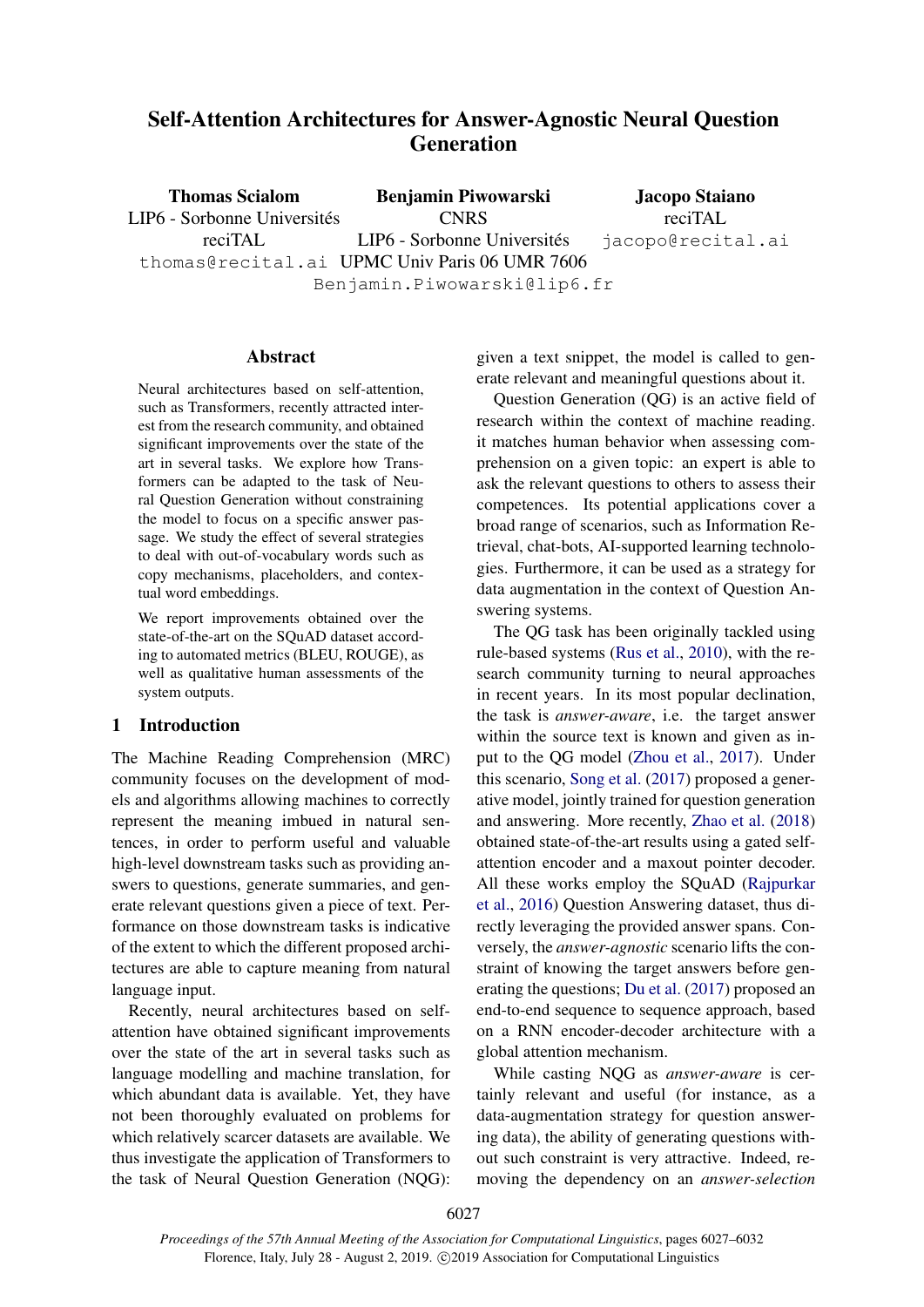component allows to reduce the bias towards named entities, thus increasing the model's degrees of freedom. This makes the task more challenging, but potentially more useful for certain applications – e.g. those requiring a natural interaction with a final user. In this work we follow the task as originally defined by [Du et al.](#page-5-5) [\(2017\)](#page-5-5): we avoid constraining the generation based on a specific answer, effectively operating in an end-to-end *answer-agnostic* scenario.

To adapt Transformers to the NQG task, we complement the base architecture with a copying mechanism, placeholders, and contextual word embeddings: those mechanisms are useful for the treatment of out-of-vocabulary words, which are more likely to affect performance in data-scarce tasks. We study the effect of each of those mechanisms on architectures based on self-attention, reporting improvements over the state-of-the-art systems.

## 2 Architecture

Neural sequence-to-sequence models often rely on Encoder-Decoder architectures: indeed, Recurrent Neural Networks (RNNs) have consistently provided state-of-the-art results for Natural Language Processing tasks such as summarization [\(Chopra](#page-5-6) [et al.,](#page-5-6) [2016\)](#page-5-6) and translation [\(Sutskever et al.,](#page-5-7) [2014\)](#page-5-7). Drawbacks of RNN models include the inherent obstacles to parallelism and the consequent computational cost as well as the difficulties in handling long-range dependencies. The recently proposed Transformer model [\(Vaswani](#page-5-8) [et al.,](#page-5-8) [2017\)](#page-5-8) has proved to be very effective on several tasks [\(Devlin et al.,](#page-5-9) [2018;](#page-5-9) [Radford et al.,](#page-5-10) [2018\)](#page-5-10), overcoming such issues by not relying on any recurrent gate: it can be briefly described as a sequence-to-sequence model with a symmetric encoder and decoder based on a self-attention mechanism. For an exhaustive description, we refer the reader to [\(Vaswani et al.,](#page-5-8) [2017\)](#page-5-8) or high-quality blog posts (e.g. "The annotated Transformer"<sup>[1](#page-1-0)</sup>).

Implementation-wise, we used a smaller architecture, with the following hyper-parameters: N  $= 2$  (number of blocks), d\_model  $= 256$  (hidden state dimension),  $d_{\text{eff}} = 512$  (position-wise feed-forward networks dimension),  $h = 2$  (number of attention heads). Experiments run with the original hyper-parameters as proposed by [Vaswani](#page-5-8)

[et al.](#page-5-8)  $(2017)^2$  $(2017)^2$  $(2017)^2$  obtained consistent and numerically similar results. Throughout our experiments, we used the  $space_Y$  2.0 library<sup>[3](#page-1-2)</sup> for Named Entity Recognition (NER), Part-of-Speech (POS) tagging, and tokenization.

### 3 Experiments

In a preliminary experiment, we observed poor performances when applying a Vanilla Transformer architecture to the NQG task: we thus investigate how several mechanisms can be exploited within a Transformer architecture and how they affect the performances on the task. In the following, we describe and evaluate the benefits of augmenting the base Transformer architecture with:

- a copying mechanism;
- a placeholding strategy;
- and, contextualized word embeddings.

#### 3.1 Data

We resort to the widely used Stanford Question Answering Dataset (SQuAD) [\(Rajpurkar et al.,](#page-5-4) [2016\)](#page-5-4): it contains roughly 100,000 questions posed by crowd-workers on selected Wikipedia articles; each question is associated with the corresponding answer, and with the reading passage (the *context*) that contains it. In our experiments, we only use the question-context pairs.

We evaluate performances through the commonly used BLEU [\(Papineni et al.,](#page-5-11) [2002\)](#page-5-11) and ROUGE [\(Lin,](#page-5-12) [2004\)](#page-5-12), and compare with the current state-of-the-art *answer-agnostic* NQG model described in [\(Du et al.,](#page-5-5) [2017\)](#page-5-5), considering the question context at sentence-level and using ex-actly the same splits provided by the authors<sup>[4](#page-1-3)</sup>.

#### <span id="page-1-4"></span>3.2 Context-free Word Representations

To deal with rare/unseen words, the Transformer [\(Vaswani et al.,](#page-5-8) [2017\)](#page-5-8) architecture leverages large amounts of data and sub-word tokenization; in Table [1](#page-2-0) we show how the performance obtained with a Vanilla Transformer is not satisfactory on the NQG task.

<sup>4</sup>[https://github.com/xinyadu/nqg/tree/](https://github.com/xinyadu/nqg/tree/master/data/raw) [master/data/raw](https://github.com/xinyadu/nqg/tree/master/data/raw)

<span id="page-1-0"></span><sup>1</sup>[http://nlp.seas.harvard.edu/2018/04/](#page-5-8) [03/attention.html](#page-5-8)

<span id="page-1-1"></span> $2^2$ N=6, d\_model=512, d\_ff=2048, h=8.

<span id="page-1-3"></span><span id="page-1-2"></span><sup>3</sup><http://spacy.io>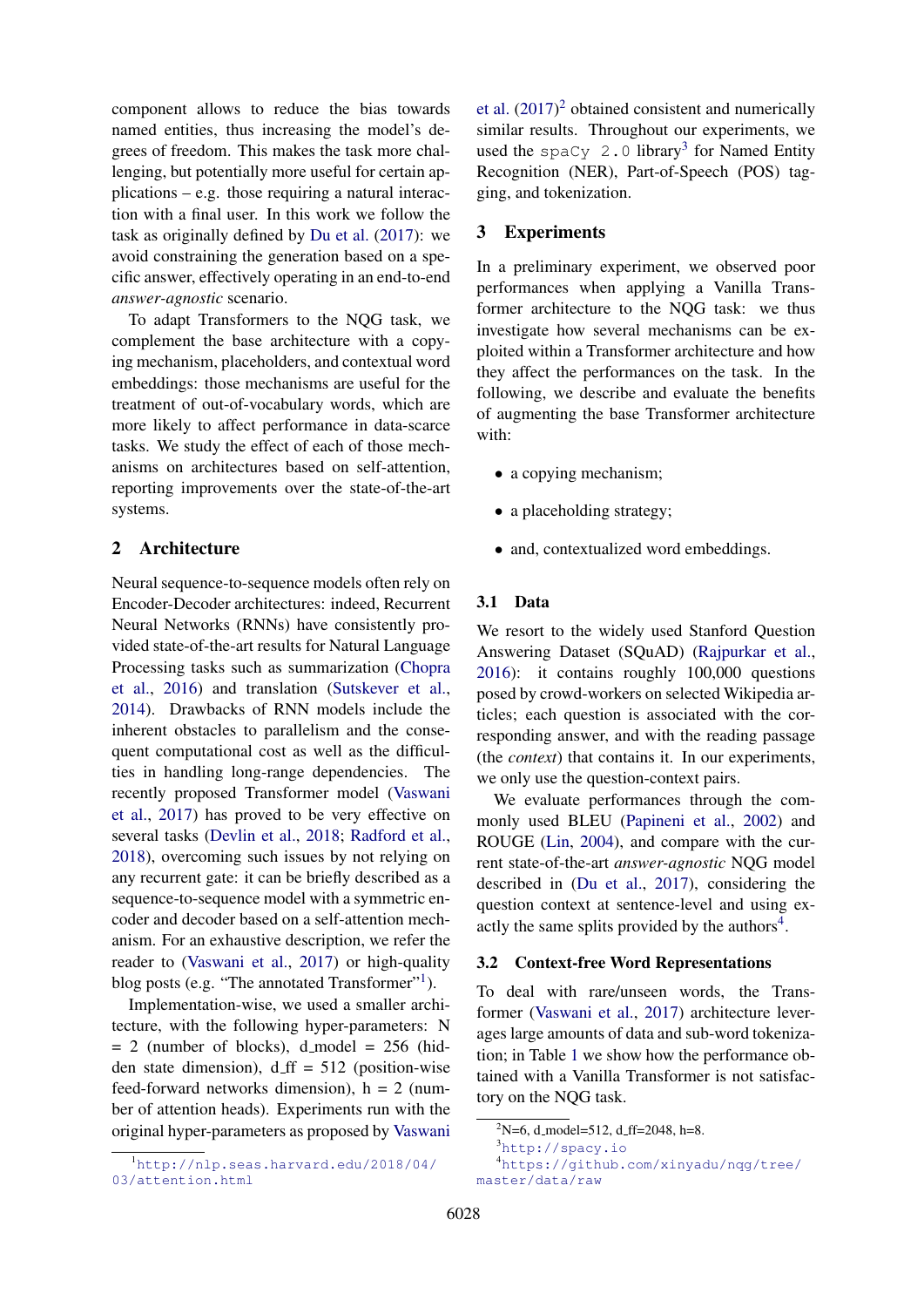<span id="page-2-0"></span>

|                                   | <b>BLEU1</b> | <b>BLEU2</b> | <b>BLEU3</b> | <b>BLEU4</b> | <b>ROUGE-L</b> | $copy\%$ |
|-----------------------------------|--------------|--------------|--------------|--------------|----------------|----------|
| Vanilla Transformer               | 36.13        | 17.77        | 10.04        | 6.04         | 33.17          | 4.2      |
| Transformer_base                  | 38.74        | 20.54        | 12.26        | 7.66         | 35.69          | 5.7      |
| $+ Copying$                       | 39.81        | 22.47        | 14.25        | 9.32         | 37.28          | 9.1      |
| $+ELMO$                           | 40.44        | 23.87        | 15.74        | 10.62        | 38.32          | 6.5      |
| $+Copying + ELMO$                 | 41.72        | 25.07        | 16.77        | 11.58        | 39.22          | 10.4     |
| $+ Placeholding$                  | 41.54        | 25.52        | 17.56        | 12.49        | 39.26          | 48.4     |
| $+ Placeholding + ELMO$           | 42.2         | 26.2         | 18.14        | 12.92        | 40.23          | 49.4     |
| $+ Placeholding + Copying$        | 42.72        | 26.52        | 18.28        | 13.0         | 39.63          | 50.9     |
| $+ Placeholding + Copying + ELMO$ | 43.33        | 26.27        | 18.32        | 13.23        | 40.22          | 51.7     |
| Du et al. (2017)                  | 43.09        | 25.96        | 17.50        | 12.28        | 39.75          |          |

Table 1: Comparison with SOTA; the last column reports the percentage of OOV/placeholders tokens propagated correctly (according to the ground truth) from the source contexts to the generated questions. To assess model stability, we independently trained 10 models with our best architecture, and computed the standard deviation of their BLUE4 performances on the test set:  $std < 0.009$ .

We hypothesize that this is a consequence of the relatively small size of the task-specific data. Therefore, in our experiments, we use word-level tokenization and GloVe [\(Pennington et al.,](#page-5-13) [2014\)](#page-5-13) as context-free pre-trained word vectors<sup>[5](#page-2-1)</sup>.

Further, consistently with [\(Chen and Manning,](#page-5-14) [2014;](#page-5-14) [Zhou et al.,](#page-5-1) [2017\)](#page-5-1), we augment the word representation using learned POS embeddings.

The *Transformer base* architecture, upon which all subsequent models are built, uses word-level tokenization and pre-trained GloVe embeddings instead of sub-word tokenization as in the *Vanilla Transformer*.

## 3.3 Placeholding Strategy

One method to help the model deal with rare/unseen words is to replace specific tokens with fixed placeholder keywords. Such mechanism is often used in industry-grade Neural Machine Translation systems [\(Crego et al.,](#page-5-15) [2016;](#page-5-15) [Levin et al.,](#page-5-16) [2017\)](#page-5-16), to enforce the copy of named entities from the source to the target language.

Recognizing that named entities are also likely to be among rare/unseen tokens, we resort to such strategy and replace them with fixed tokens: all tokens in the context that are marked as named entity by the NER model are replaced with a token indicating their entity type and order of appearance, with the mapping kept in memory.

For instance, "*Nikola Tesla was born in 1856.*" becomes "*Person 1 Person 2 was born in Date* <sup>1</sup>". At training time, the same procedure is

applied to the target questions; at inference time, the placeholders are replaced by the corresponding named entities as a post-processing step. This means that a different, randomly initialized, learnable vector is used as embedding for each placeholder, in place of the GloVe representation corresponding to the original token (or to OOV).

As shown in Table [1,](#page-2-0) this mechanism alone allows the *Transformer base* architecture to achieve state-of-the-art results. Further, it provides the biggest relative improvement wrt the base architecture. This can be explained by the nature of the SQuAD dataset, in which more than 50% of the answers are named entities (see Table 2 in [Rajpurkar et al.](#page-5-4) [\(2016\)](#page-5-4)), consistently with the percentage of tokens copied by the placeholding mechanism alone. Moreover, placeholding allows for a significant reduction of the vocabulary size  $(\sim 30\%).$ 

Nonetheless, a strong limitation of placeholding lies in its full dependency on the NER tagger: if the latter fails to recognize an entity, placeholding has no effect – which is especially damaging when a word was not frequent enough to be included in the vocabulary.

#### 3.4 Copying Mechanism

As the questions generated from a given context usually tend to refer to specific phrasing or entities appearing therein, [Gulcehre et al.](#page-5-17) [\(2016\)](#page-5-17) propose using a pointing mechanism (called *pointersoftmax*) to select words to be copied from the source sentence; intuitively, such method is of particular use in the case of rare or unknown words.

<span id="page-2-1"></span><sup>5</sup>[http://nlp.stanford.edu/data/glove.](http://nlp.stanford.edu/data/glove.840B.300d.zip) [840B.300d.zip](http://nlp.stanford.edu/data/glove.840B.300d.zip)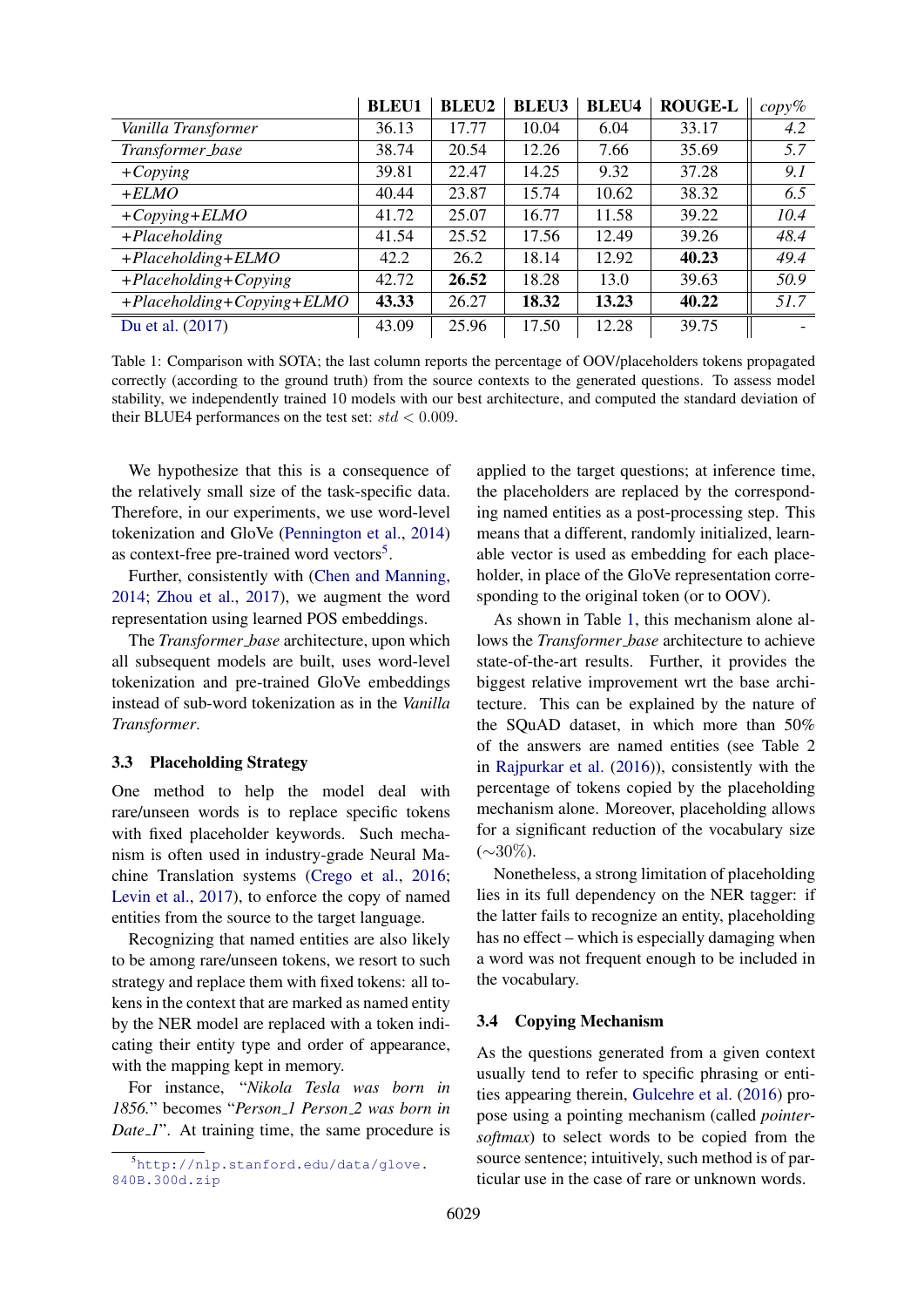<span id="page-3-2"></span>

|                                  | Correctness | Fluency | Soundness | Answerability | Relevance |
|----------------------------------|-------------|---------|-----------|---------------|-----------|
| Transformer_base                 | 4.49        | 4.02    | 3.33      |               | 2.51      |
| $+Placeholding + Copying + ELMO$ | 4.5         | 4.12    | 3.78      | $2.87**$      | $3.59*$   |
| Du et al. (2017)                 | 4.53        | 4.15    | 3.64      | 2.45          | 3.27      |

Table 2: Human assessment: two-tailed t-test results are reported for our best method compared to [Du et al.](#page-5-5) [\(2017\)](#page-5-5)  $(*: p < 0.05, **: p < 0.005).$ 

The generation probability  $p_{gen} \in [0, 1]$  at timestep t is calculated as:

$$
p_{gen} = \sigma(W \cdot (h^* \oplus s_t \oplus x_t))
$$

where W is a learnable parameter vector,  $h^*$ represents the context and is computed through attention (*i.e.* as a linear combination of the final encoder representations  $[h_1, \ldots, h_t]$ ),  $s_t$  is the decoder state, and  $x_t$  the decoder input. We tested several attention mechanisms to enable the copying, including global attention [\(Luong et al.,](#page-5-18) [2015\)](#page-5-18); since no significant differences were observed, for our experiments we used the raw attention scores of the Transformer, thus avoiding the addition of more trainable parameters.

The results reported in Table [1](#page-2-0) show how the addition of copying benefits the model performance, and particularly how it allows the amount of tokens copied to increase, complementing the placeholding mechanisms when the named entities are not correctly recognized. The following example from SQuAD exemplifies the contribution of the copying mechanism: given the context *"Beyonce´ attended St. Mary's elementary school in Fredericksburg, Texas, where [...]"*, for which the NER fails to mark *Beyoncé* as named entity (moreover, *Beyonce´* is not in the vocabulary) the Transformer + placeholding produces *where did madonna attend st. mary 's school ?*, while the addition of copying allows to correctly recover the correct entity and allows the model to emit a correct question: *where did beyonce attend school ? ´*

#### 3.5 Contextualized Embeddings

Contextualized representation approaches allow to compute the embedding of a given token depending on the context it appears in, as opposed to the fixed, context-free vectors provided by GloVe, therefore allowing to capture more information for OOV tokens. The placeholding strategy described above has the downside of depriving the input text representation of any semantic information besides the entity type. For instance, two enti-

<span id="page-3-0"></span>

Figure 1: Percentage of OOV tokens copied by the different mechanisms and combinations thereof, over all OOV tokens copied.

ties such as Tesla and Edison could have close representations in the word embedding space, within a scientific-related subset of tokens: the use of a placeholder would thus prevent the use of such information. Therefore, we concatenate the contextfree vectors (see [3.2\)](#page-1-4) for a specific token with the corresponding ELMO [\(Peters et al.,](#page-5-19) [2018\)](#page-5-19) representation at the encoding stage. In our experiments, those are only used in the encoding stage since they can only have a meaning when applied to full sentences.

Combined with the previously described mechanism, contextualized embeddings allow to further improve the performances, obtaining a BLEU4 score of 13.23, almost one absolute point above the current state-of-the-art in the *answer-agnostic* task. As depicted in Figure [1,](#page-3-0) they also contribute to the selection of relevant OOV tokens to copy from the context to the generated question.

#### 4 Human Assessment

Finally, we proceeded to a qualitative evaluation of the generated outputs, by randomly sampling 100 context-question pairs from the test set. Three professional English speakers were asked to evaluate, the questions generated by: a) *Transformer base*, b) our best performing model, and c) the state-of-the-art model by [Du et al.](#page-5-5)  $(2017)^6$  $(2017)^6$  $(2017)^6$ .

<span id="page-3-1"></span> $6T$ o reproduce the outputs of [Du et al.](#page-5-5) [\(2017\)](#page-5-5) we used the code from <https://github.com/xinyadu/nqg>.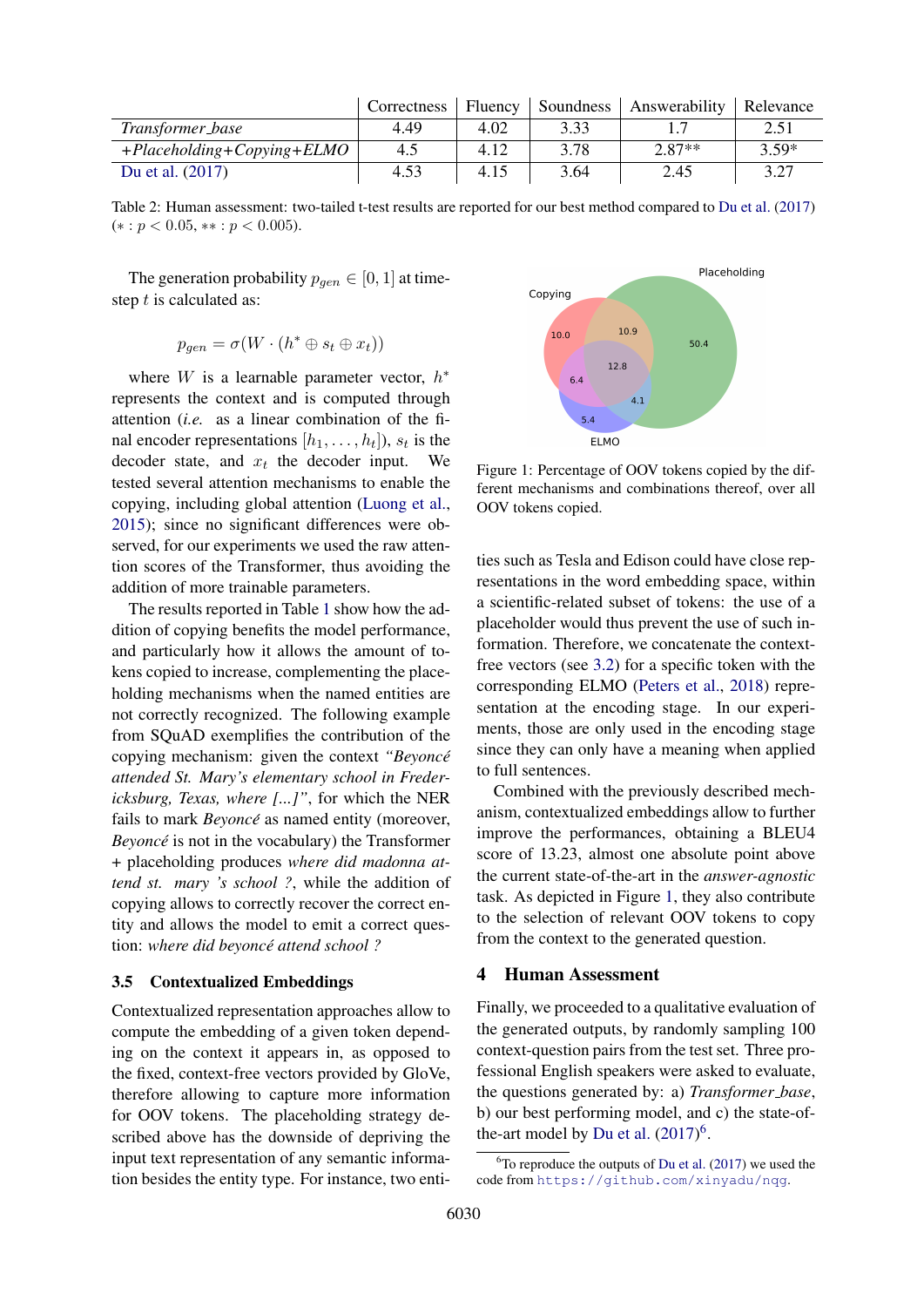The questions generated by the different models were shuffled before the assessment. Ratings were collected on a 1-to-5 likert scale, to measure to what extent the generated questions were:

- answerable, by looking at their context (*Answerability*);
- relevant to their context (*Relevance*);
- grammatically correct (*Correctness*);
- semantically sound (*Soundness*);
- and, well-posed and natural (*Fluency*).

As shown in Table [2,](#page-3-2) this analysis indicates a qualitative improvement over SOTA in terms of *Relevance* and *Answerability*.

Below, we report a few sample outputs, randomly selected, generated by the proposed model.

# 5 Conclusions and Future Work

We have described a preliminary study on the adaptation of Transformer architectures to Neural Question Generation. The results obtained show the contribution of auxiliary techniques such as copying mechanism, placeholding, and contextualized embeddings, which complement each other. The best performance is obtained when using the three mechanisms altogether, reaching an improvement of almost one BLEU4 point (and of 0.5 for ROUGE-L) over the current state-of-the-art approaches. Furthermore, a qualitative assessment indicated improvements in terms of *Relevance* and *Answerability*.

We are extending the proposed approach to other QA datasets, and adapting it to use pretrained language models such as BERT [\(Devlin](#page-5-9) [et al.,](#page-5-9) [2018\)](#page-5-9), to evaluate the consistency of the mechanisms introduced.

Sentence 1: Under Rockne, the Irish would post a record of 105 wins, 12 losses, and five ties. Human: What was the amount of wins Knute Rockne attained at Notre Dame while head coach?

Ours: how many losses did the irish have ?

Sentence 2: Chopin was of slight build, and even in early childhood was prone to illnesses. Human: What was Frédéric prone to during early childhood as a result of his slight build? **Ours:** what type of disease did chopin have?

Sentence 3: Montana contains thousands of named rivers and creeks, 450 miles (720 km) of which are known for "blue-ribbon" trout fishing. Human: How many miles of rivers are known for high class trout?

Ours: how many miles of rivers does montana contain ?

Sentence 4: In 1648 before the term genocide had been coined, the Peace of Westphalia was established to protect ethnic, national, racial and in some instances religious groups.

Human: What year was the Peace of Westphalia signed?

Ours: when was the peace of westphalia established ?

Sentence 5: A bactericidal activity of antibacterials may depend on the bacterial growth phase, and it often requires ongoing metabolic activity and division of bacterial cells.

Human: What besides ongoing metabolic activity is required in bactericidal activity?

Ours: what type of activity do antibacterials depend on ?

Sentence 6: The Montana Act led to the arrest of over 200 individuals and the conviction of 78, mostly of German or Austrian descent.

Human: How many people were arrested from the Montana Act?

Ours: how many individuals were killed in the montana act ?